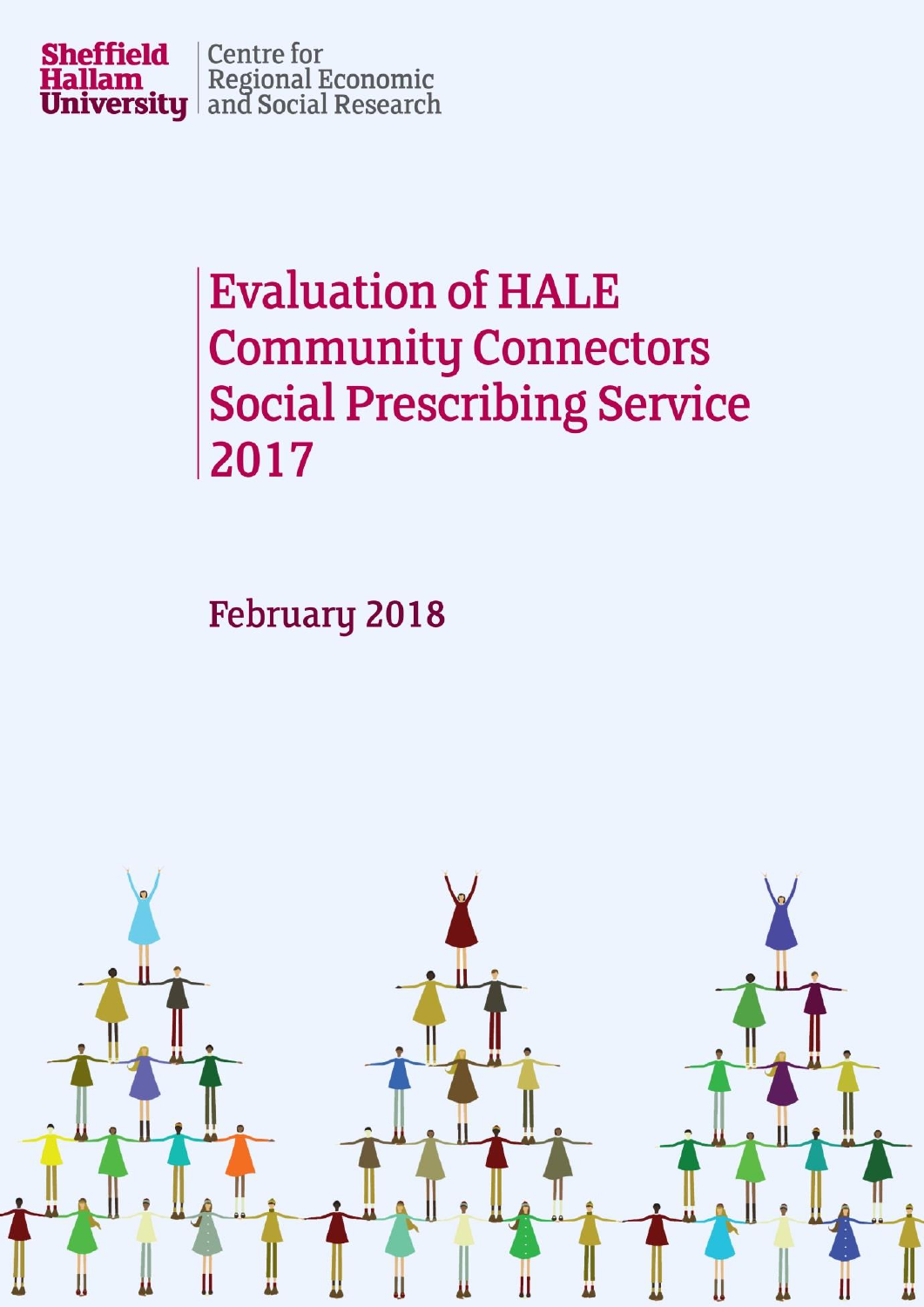### **Evaluation of HALE Community Connectors Social Prescribing Service 2017**

*Executive Summary*

Chris Dayson David Leather

Centre for Regional Economic and Social Research Sheffield Hallam University

February 2018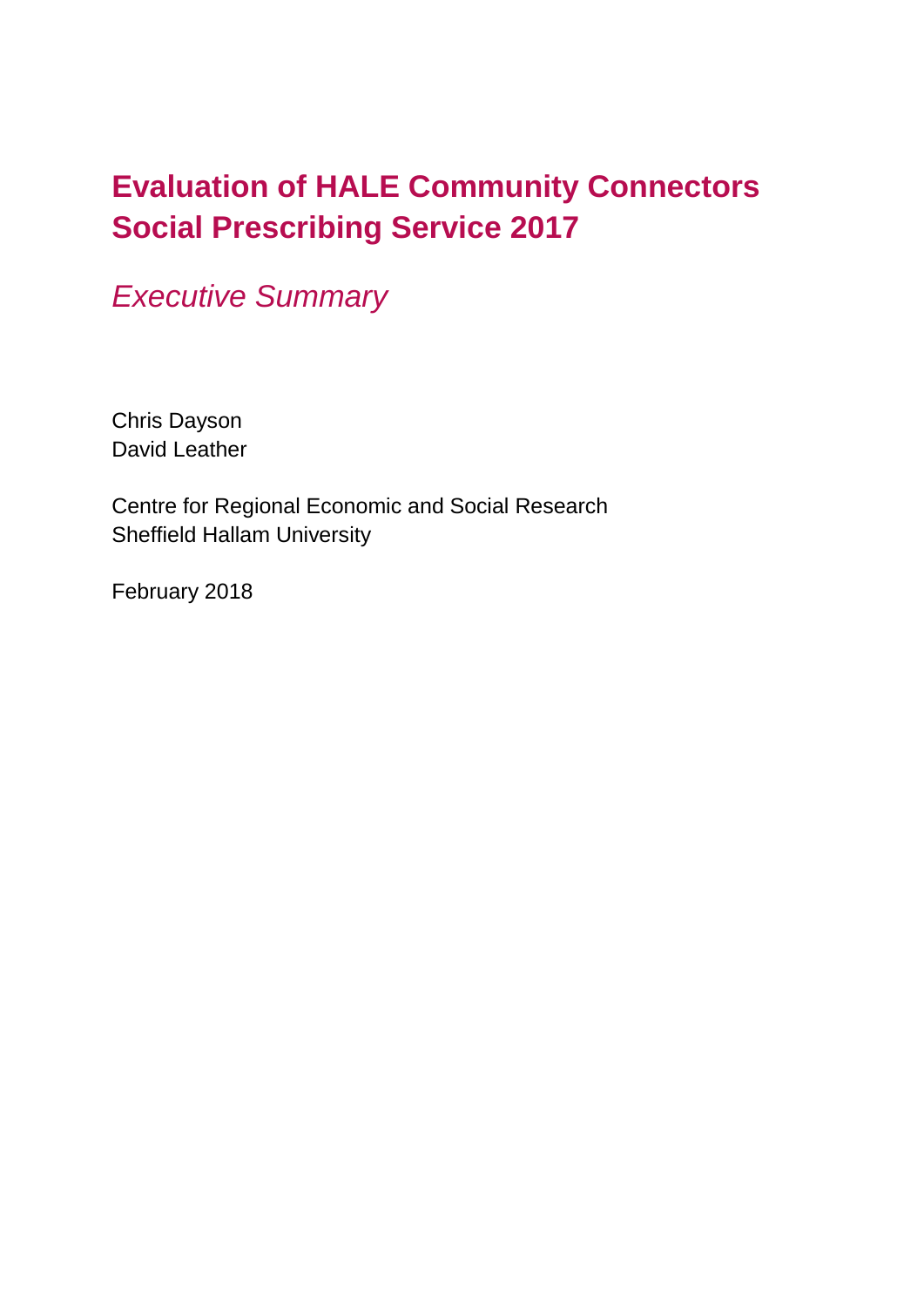#### **Introduction**

Hale has been delivering the Community Connectors Social Prescribing Service in Bradford since March 2017. This report provides the findings of an independent evaluation of the early stages of service by Sheffield Hallam University. The key messages are as follows.

#### **1. The reach of Community Connectors**

The Community Connectors Service has achieved considerable reach into the community during its first 9 months, with 703 local people referred for support by their GP. The service was accessed by more women than men, but service users were relatively evenly distributed according to age and key Black Asian and Minority Ethnic (BAME) groups, including the local Pakistani community.

People tended to be referred to Community Connectors to address social issues such as anxiety and low mood and social isolation. However, a significant proportion of service users were also in poor health, with more than three-quarters reporting at least one long term health condition and almost a third reporting more than three long term conditions.

#### **2. The impact of Community Connectors on health, wellbeing and wider outcomes**

The evaluation measured Community Connectors service users' distance travelled against a number of outcome measures in the three months following referral to the service. The initial signs are positive:

- **Health:** the overall self-reported health of many service users improved following their referral. Improvements were most pronounced for anxiety and depression, followed by usual activities and pain and discomfort. This pattern was replicated for those service users who reported severe or extreme problems for each measure.
- **Mental well-being:** the mental well-being of almost three-quarters of service users improved following their referral.
- **Trust:** the overall level of trust service users had in people in their community improved following their referral.
- **Social connectedness:** the social connectedness and social relationships of many service users improved after they were referred to social prescribing. There were increases in the proportion of service users content with their friendships and relationships, saying they have enough people the feel comfortable asking